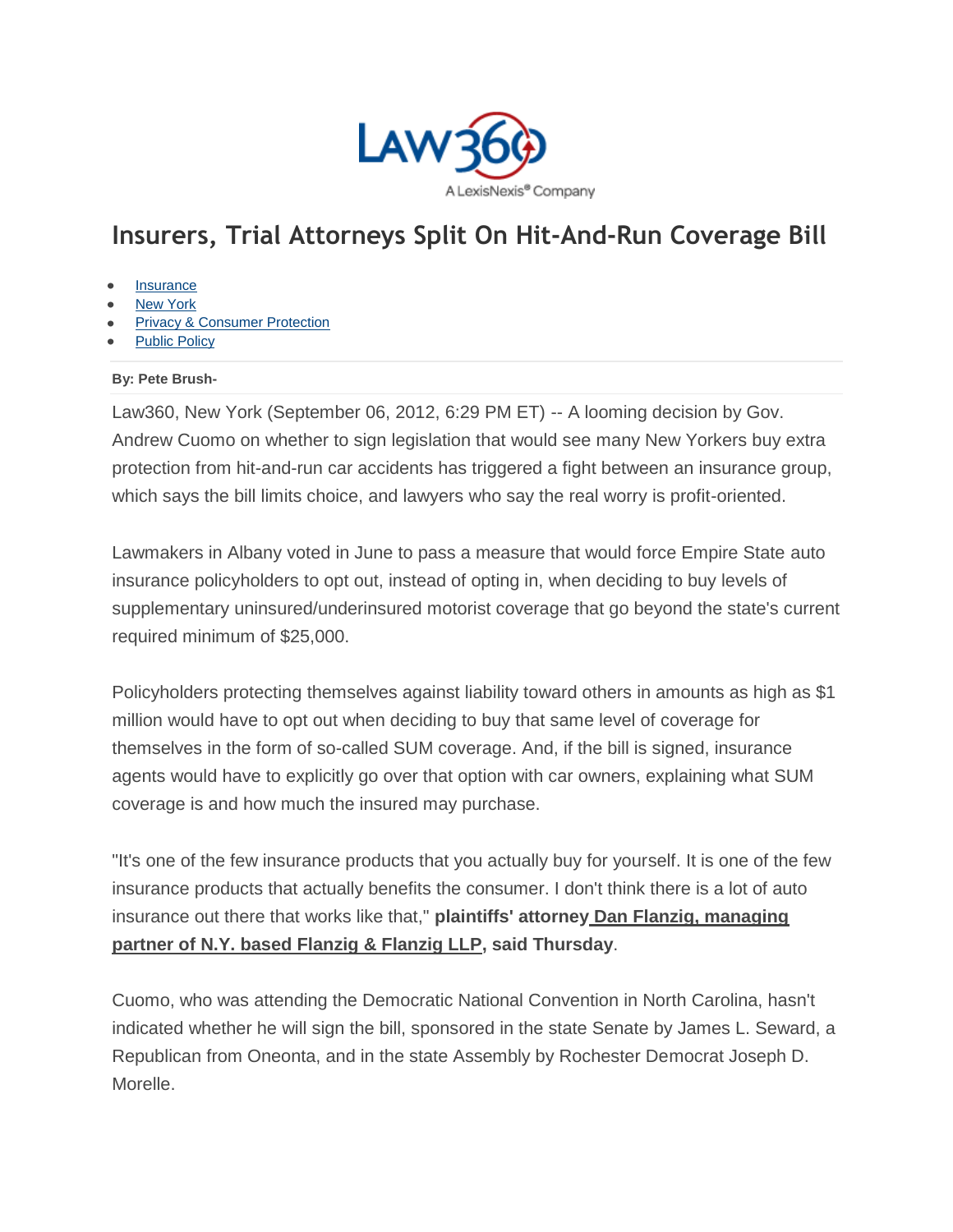But the New York Insurance Association Inc., which represents the state's property and casualty insurers, has urged Cuomo to veto the bill, arguing among other things that the measure would make it harder for consumers to reduce their premiums and would limit their freedom of choice.

"We don't want our customers feeling forced into buying coverage they don't want and may not even need," NYIA spokeswoman Cassandra Anderson said. "Individuals should have the ability to decide what is the right coverage for them instead of being tricked into buying coverage that is intended to be optional."

**Flanzig, who has a large practice representing auto accident victims, expressed bafflement that the insurance industry would raise questions about consumer choice in rejecting legislation that on its face would appear to generate more premium dollars.**

**"I don't see how this affects consumer choice," Flanzig said. "People can opt out of the coverage."**

**Flanzig suggested that insurers could potentially be worried about facing an increase in the number — and value — of claims if policyholders have higher SUM limits at their disposal.**

**"They may be thinking that if more people have this available, it's going to cost them a lot more," Flanzig said. "The number of incidents in which a consumer is involved in an accident where he or she might require the supplemental insurance might be higher than we know about."**

**Policyholders don't have to be in a car to make use of SUM coverage when they suffer injury at the hands of a negligent driver, Flanzig said. Anyone holding such coverage is protected whether they are in a car, on a bicycle or on foot, according to Flanzig, who said he has such coverage primarily because he bikes in New York City.**

**"If I'm hit by a taxicab that doesn't have insurance, I'm protected," Flanzig said.**